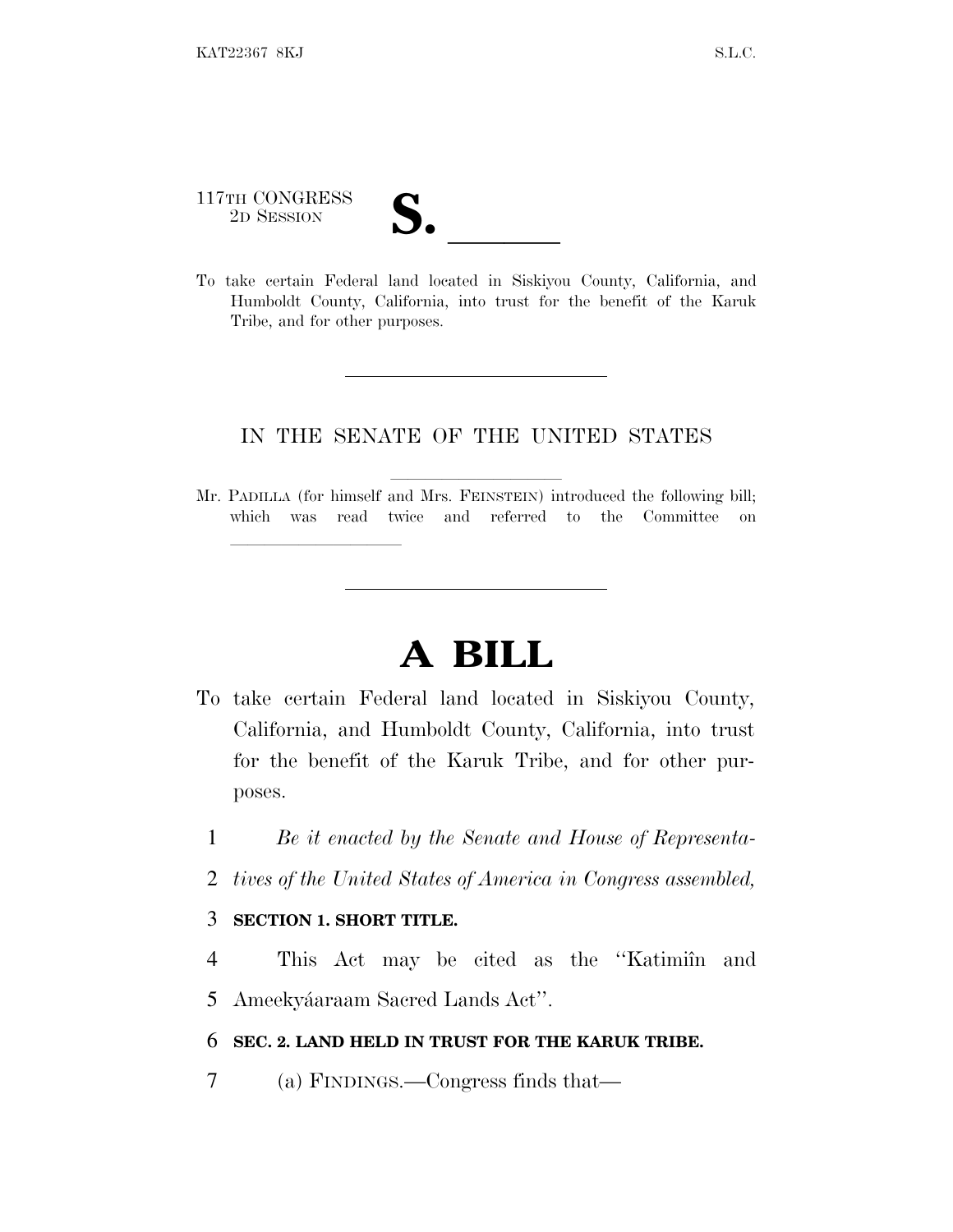1 (1) the Katimiîn and Ameekyáaraam land is lo- cated in the ancestral territory of the Karuk Tribe; and (2) the Karuk Tribe has historically used, and 5 has an ongoing relationship with, the Katimiîn and 6 Ameekyáaraam land. (b) DEFINITIONS.—In this section: 8 (1) KATIMIÎN AND AMEEKYÁARAAM LAND.— 9 The term "Katimiîn and Ameekyáaraam land" means the approximately 1,031 acres of Federal land, including improvements and appurtenances to the Federal land, located in Siskiyou County, Cali- fornia, and Humboldt County, California, and gen- erally depicted as ''Proposed Area'' on the map of 15 the Forest Service entitled "Katimiîn Area Bound- ary Proposal'' and dated August 9, 2021. (2) SECRETARY.—The term ''Secretary'' means the Secretary of the Interior. (c) ADMINISTRATIVE TRANSFER.—Administrative ju-20 risdiction of the Katimiîn and Ameekyáaraam land is hereby transferred from the Secretary of Agriculture to

the Secretary, subject to the condition that the Chief of

the Forest Service shall continue to manage the compo-

nent of the National Wild and Scenic Rivers System that

25 flows through the Katimiîn and Ameekyáaraam land.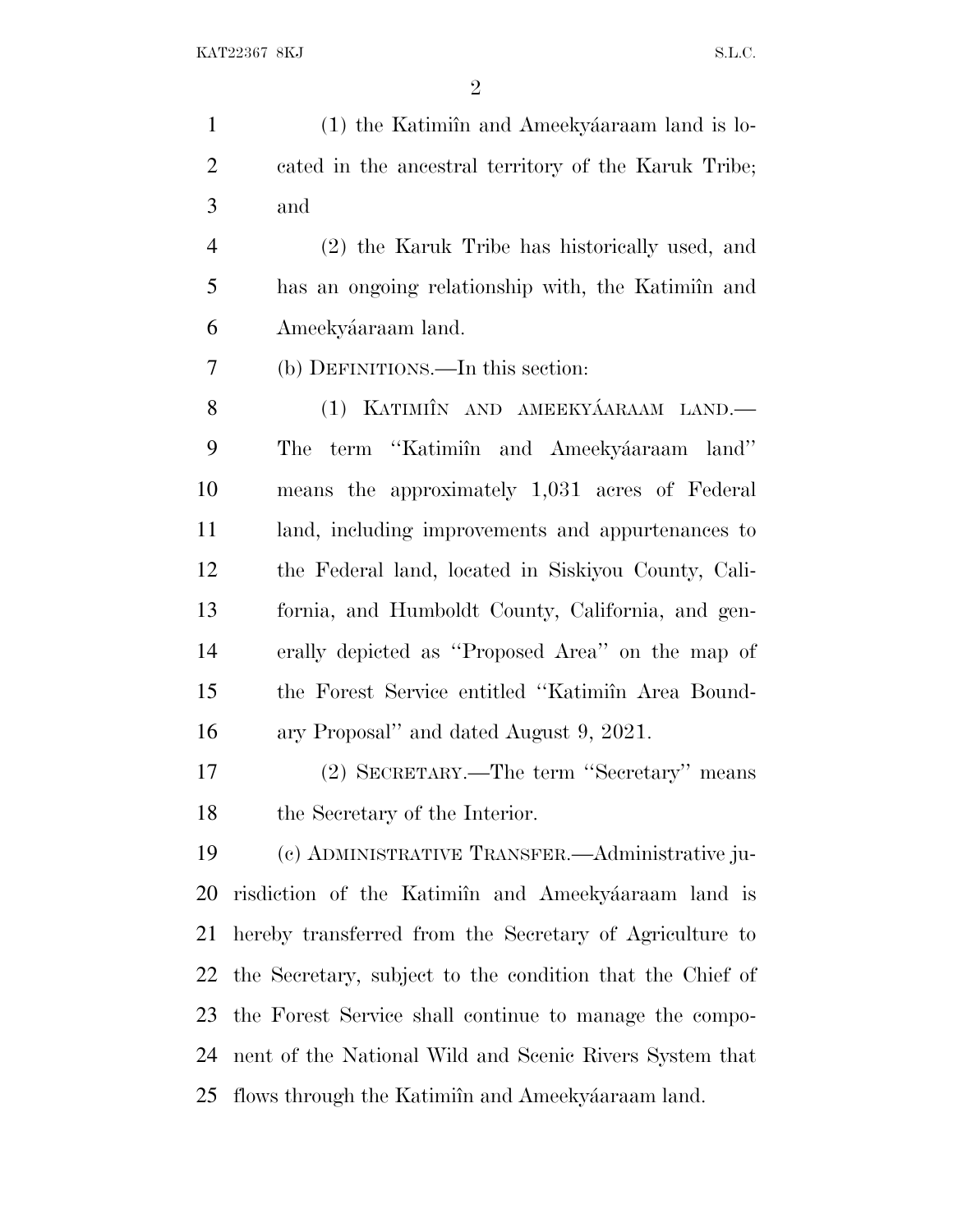1 (d) LAND HELD IN TRUST.—The Katimiîn and 2 Ameekyáaraam land is hereby taken into trust by the Sec- retary for the benefit of the Karuk Tribe, subject to— (1) valid existing rights, contracts, and manage- ment agreements relating to easements and rights- of-way; and (2) continued access by the Chief of the Forest Service for the purpose of managing the component of the National Wild and Scenic Rivers System that 10 flows through the Katimiîn and Ameekyáaraam land. (e) SURVEY.—Not later than 180 days after the date of enactment of this Act, the Secretary of Agriculture shall provide to the Secretary a complete survey of the land taken into trust under subsection (d). (f) USE OF LAND.— (1) IN GENERAL.—Land taken into trust under subsection (d) may be used for traditional and cus- tomary uses for the benefit of the Karuk Tribe. (2) GAMING.—Class II and class III gaming under the Indian Gaming Regulatory Act (25 U.S.C. 22 2701 et seq.) shall not be allowed on the land taken 23 into trust under subsection (d). (g) WILD AND SCENIC RIVERS MANAGEMENT.—